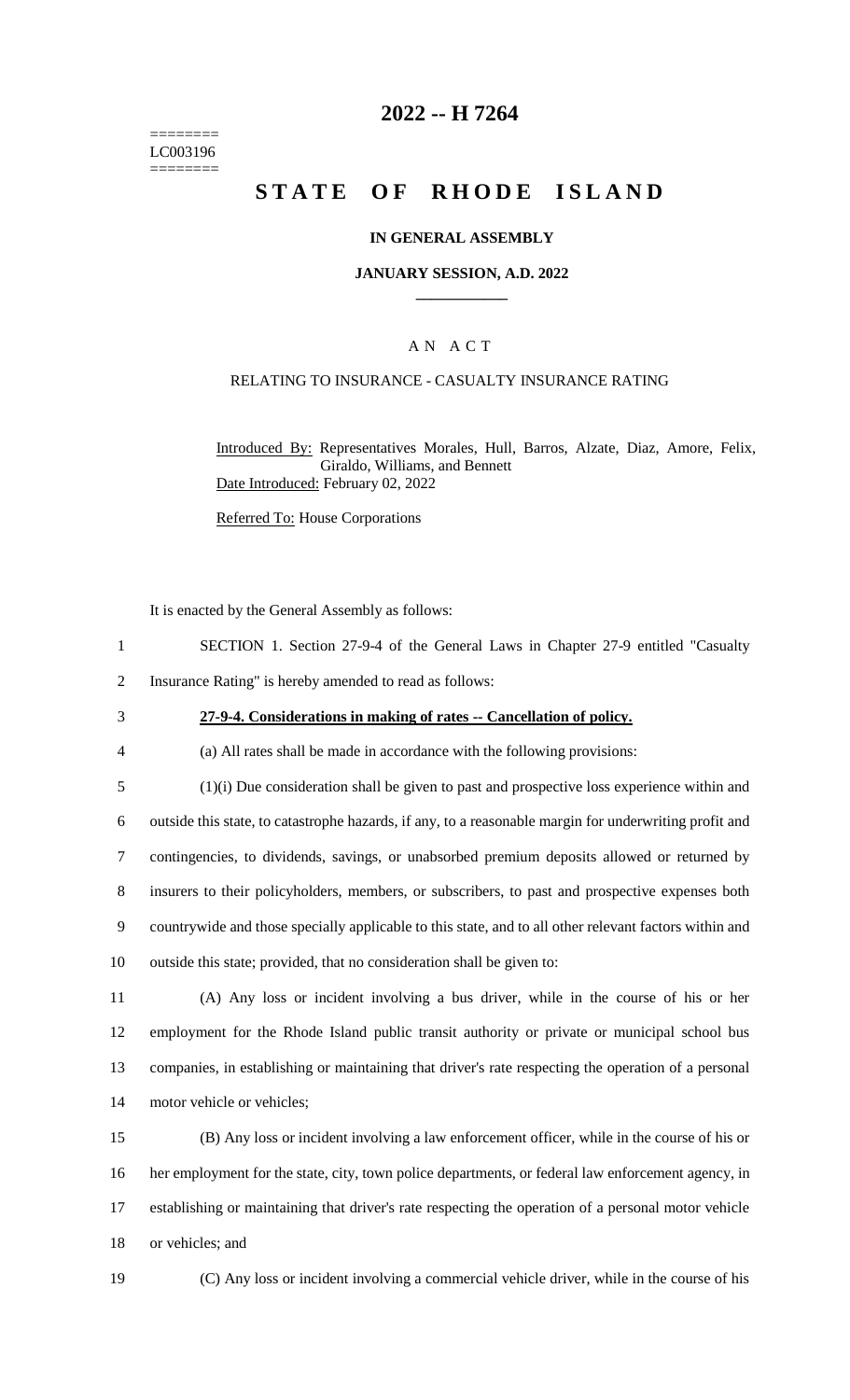or her employment, in establishing or maintaining that driver's rate respecting the operation of a personal motor vehicle(s);

 (ii) It shall be the responsibility of a commercial vehicle driver to provide his or her insurance company with proof that the loss or incident took place in the course of employment while operating a commercial vehicle. For the purposes of this section, a "commercial vehicle" shall be a motor vehicle with a gross weight in excess of ten thousand pounds (10,000 lbs.) or a motor vehicle used for public livery;

 (2) The systems of expense provisions included in the rates for use by any insurer or group of insurers may differ from those of other insurers or groups of insurers to reflect the requirements of the operating methods of any insurer or group with respect to any kind of insurance, or with respect to any subdivision or combination of insurance for which subdivision or combination separate expense provisions are applicable;

 (3) Risks may be grouped by classifications for the establishment of rates and minimum premiums;

(4) Rates shall not be excessive, inadequate, or unfairly discriminatory; and

 (5) In establishing or maintaining an insured's rate or classification respecting the operation of a personal motor vehicle, any insured sixty-five (65) years of age or older, who meets the criteria set forth in this section and has not had any chargeable accidents or moving violations within three (3) years preceding the establishment of the rate of insurance or classification, shall not be penalized solely by reason of his or her age.

 (b)(1) No insurance company organized to do business within this state shall make any 22 distinction or discrimination as to the premiums or rates charged for automobile insurance policies, and determination of the rate class of the individual, on the basis of education level, race, ethnicity, 24 occupation, income, gender, zip code or adjacent zip code, census tract, nor insert in the policy any condition nor make any stipulation where the person insured shall bind himself or herself, his or 26 her heirs, executors, administrators and assigners, to accept any less sum than the full value or amount of the policy in case of a claim accruing on the policy by reason of the claim of the person 28 insured, other than those stipulations or conditions as are imposed upon all persons in similar cases, 29 and any stipulation or condition made in this manner shall be void. (2) The insurance company shall solely rely on the driving record of the individual with regard to the premiums or rates charged for automobile insurance policies and the acceptance or

32 rejection of the application of the individual for insurance coverage.

 $\frac{1}{2}$  33 (b)(c) No insurance company shall fail to renew a private passenger automobile policy because of a loss of occurrence only, unless a chargeable loss occurrence of three thousand dollars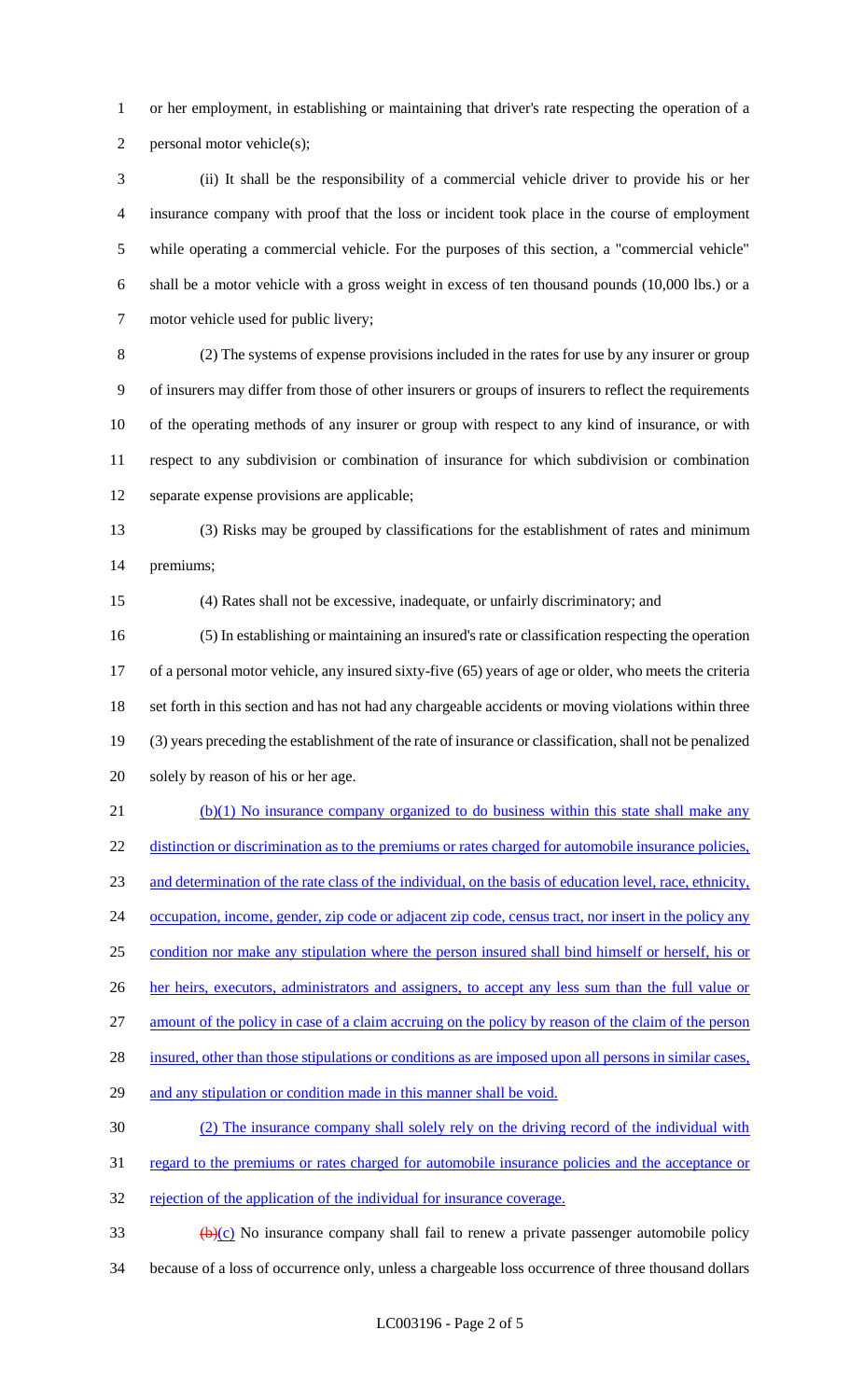(\$3,000) or more than two (2) nonchargeable loss occurrences, involving the insured, have taken

place within the annual policy year.

 $\frac{1}{2}$  (e)(d) No insurance company shall fail to renew a private passenger automobile policy solely because the insured has attained the age of sixty-five (65) years or older;

 (2) Whenever the commissioner of insurance shall have reason to believe that any insurance company has refused to renew a private passenger automobile policy solely because the applicant has reached the age of sixty-five (65) years or older, the commissioner shall notify the company that it may be in violation of this section and in his or her discretion he or she may require a hearing to determine whether or not the company has actually been engaged in the practice stated in this subsection. Any hearing held under this section shall in all respects comply with the hearing procedure provided in the Administrative Procedures Act, chapter 35 of title 42;

 (3) If after the hearing the commissioner shall determine that the company has engaged in the practice of systematically failing to renew private passenger automobile policies because of the advanced age of the insured, he or she shall reduce his or her findings to writing and shall issue and cause to be served upon the company an order to cease and desist from engaging in those practices. After the issuance of the cease and desist order, if the commissioner finds that the company has continued to engage in those practices, he or she shall impose upon the company a fine not to exceed the amount of one thousand dollars (\$1,000) for each separate violation.

 (4) Any company aggrieved by any order or decision of the commissioner of insurance may appeal the order and decision to the superior court of Providence in accordance with the Administrative Procedures Act, chapter 35 of title 42.

22 (d)(e) No insurance group, carrier, or company in establishing any premium surcharge or penalty relative to a specific motor vehicle policy, shall consider any accident or any claim where any insured covered by that policy is fifty percent (50%) or less at fault.

 $\frac{(\mathbf{e})(f)}{f}$  No insurance group, carrier, or company shall assess any premium surcharge against 26 any insured covered by a motor vehicle policy where a property damage claim payment is less than 27 three thousand dollars (\$3,000).

 $(f)(g)$  No insurance group, carrier, or company shall refuse to issue motor vehicle liability insurance, impose a surcharge, or otherwise increase the rate for a motor vehicle policy solely because the applicant is a volunteer driver. Volunteer driver is defined as a person who provides services without compensation to a nonprofit agency or charitable organization.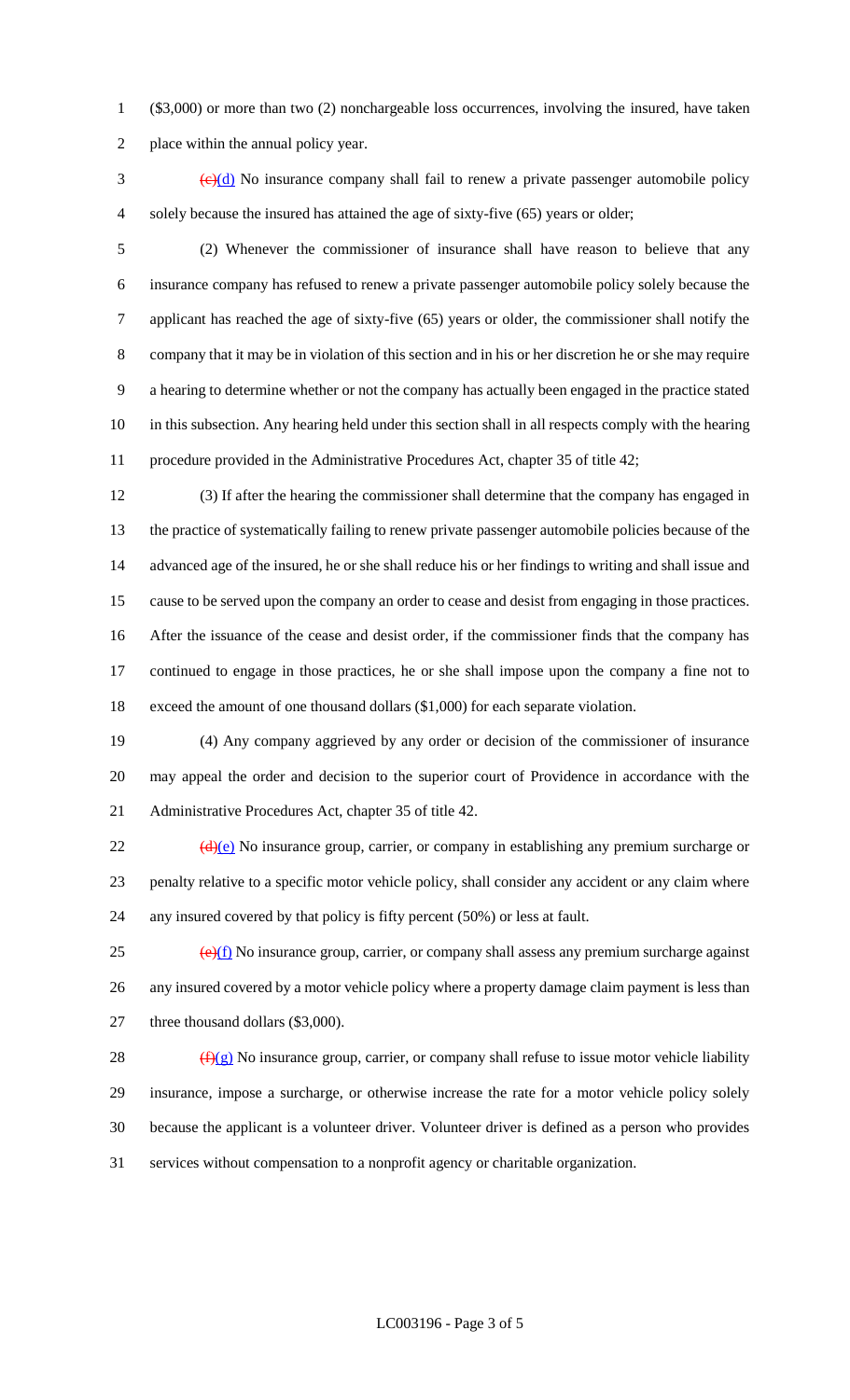- 1 SECTION 2. This act shall take effect on January 1, 2023 and apply prospectively to any
- 2 policy for automobile insurance coverage issued or renewed on or after January 1, 2023.

======== LC003196  $=$